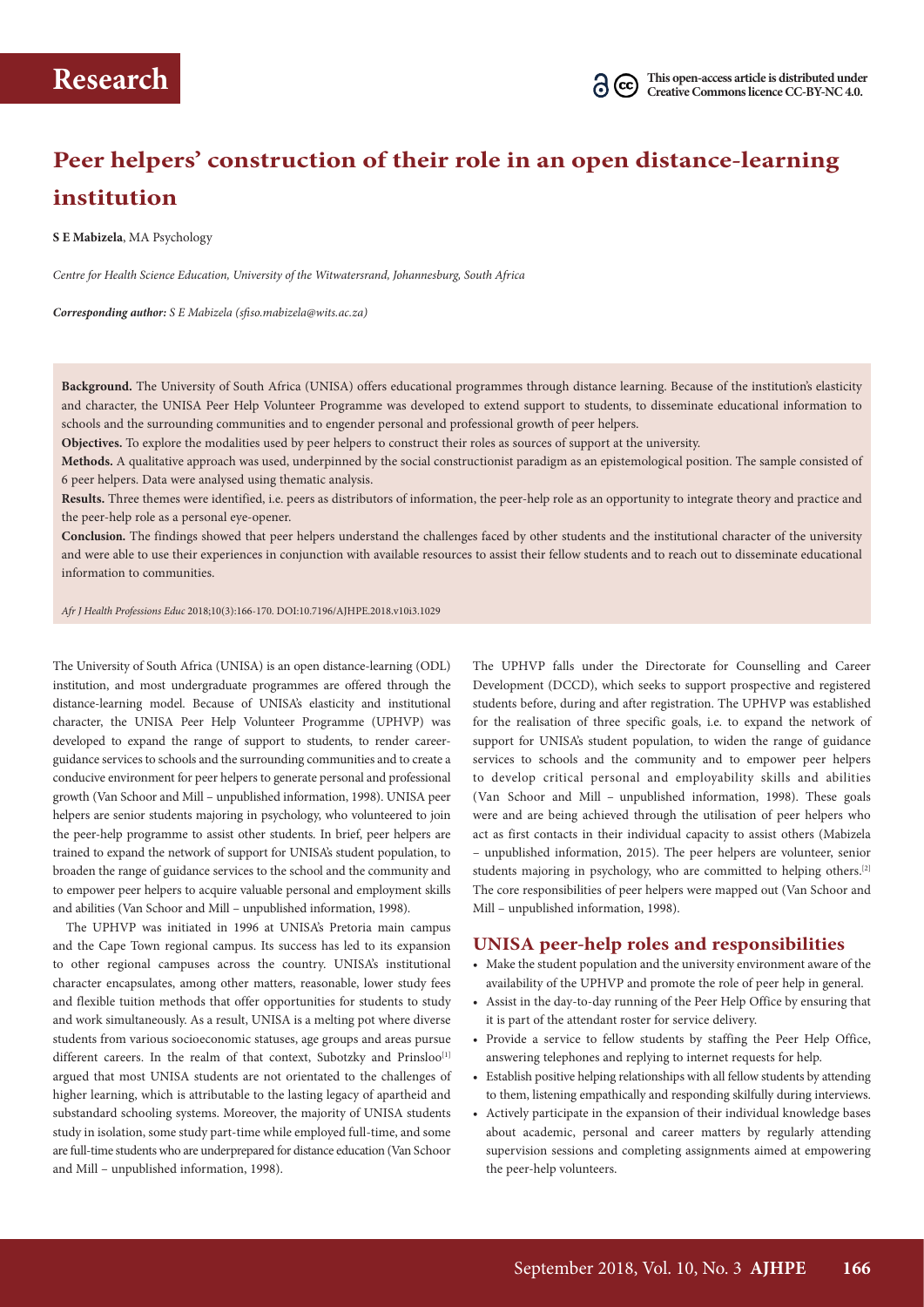## **Research**

- Work effectively with fellow students by providing information about careers, subjects and study possibilities.
- At all times be aware of administrative procedures and deadlines, including registration dates, cancellations and examination procedures.
- Be familiar with the location of academic and administrative departments and support structures on the campus to promote effective referrals.
- At all times be aware of their personal limitations and recognised boundaries of individual competencies, training and experience. The peer helpers should be sensitised to be aware of the risks of transgressing boundaries.
- Understand what an emergency entails and be familiar with the referral procedures to expedite these to professional counsellors.
- Manage voluntary activities and maintain records of all contacts (Van Schoor and Mill – unpublished information, 1998).

The tendency of students to turn to their fellow students for help during difficult circumstances is a well-noted phenomenon in the literature of peer-help programmes.[3-5] Fellow students do not only play a vital role in supporting other students,<sup>[6]</sup> but they also help their peers in meeting the human, psychological needs, such as love, belonging and freedom.<sup>[7]</sup> Furthermore, by sharing common values, similar experiences and lifestyles, students feel comfortable in sharing their frustration with their fellow students.<sup>[8]</sup> Varenhorst<sup>[9]</sup> argued that an individual sense of uniqueness, secure membership in one's group of choice and a sense of contributing significantly to other peoples' lives are possible through peer help. Based on these premises, the peer-help programmes in higher education are foregrounded.

According to Varenhorst,<sup>[9]</sup> the peer-help concept is an overarching term used to refer to various support services and activities that take place in different contexts. The possibilities of using peer-help programmes in many settings have produced various terms, ranging from, e.g. peer tutoring, peer helpers, peer counselling, mentors and peer leaders.<sup>[10]</sup> Universities, community centres, organisations and schools are some of the settings with peer helpers. Despite the diversity of terms and settings, the descriptions of the peer helpers' roles are strongly connected with the types of services peer helpers are trained to offer.<sup>[11]</sup> Most importantly, as Downe *et al.*<sup>[12]</sup> argued, the content of services rendered by peer helpers is of more importance than the term assigned to them.

There are conspicuous overlaps in how researchers construct peer help, and it is worth exploring how these constructions are presented through the lens of researchers. Gray and Tindall<sup>[8]</sup> conceived peer counselling as forms of interpersonal helping behaviours undertaken by non-professional persons. For Salovey and D'Andrea<sup>[13]</sup> active listening and problem-solving coupled with knowledge of human growth and mental health are critical features essential for peer helpers. In some instances, peer help is configured as a form of psychological education intervention, which serves to enhance the psychological and healthy functioning of individuals.[14,15] Taking this further, Varenhorst<sup>[9]</sup> configured peer help in a tertiary environment as encapsulating various forms of support and assisting interventions offered by trained peer counsellors in a student-to-student encounter. In summary, the rendering of helpful services to fellow peers by a trained and skilful peer helper is the central theme in the construction of peer help.

According to Simons and Cleary,<sup>[16]</sup> students who participate in peerhelp programmes demonstrate a sense of civic responsibility and develop

professional ethics by giving back to the community. At university level, peer helpers are known to play a pivotal role in motivating their fellow students to be open, and to develop and exhibit responsible attitudes and lifestyles.<sup>[17]</sup> Gould and Lomax<sup>[18]</sup> have strongly argued that peer helpers are capable of communicating with their fellow students in ways better than faculty and administrators. Being in a position of providing a broad range of helpful services, it cultivates a belief on the part of peer helpers that they are actively shaping their future and contributing significantly to that of other people.<sup>[19]</sup>

In some instances, the peer-help programmes are configured as the service-learning programmes within the psychology discipline and are critical for educational and personal purposes. According to Racz and Lacko,<sup>[20]</sup> students who joined the peer-help programme usually aspire to pursue psychology as a career. For such students, peer-help programmes allow them to integrate theoretical knowledge and practical experience and create opportunities for reflection.[21] Moreover, Simons and Cleary[16] found that practical exposure in peer-help programmes assisted undergraduate psychology students in gaining a broader understanding of the study course and produced notable positive results on students' personal and interpersonal levels. Although there is sufficient practical exposure at postgraduate psychology level, there is little emphasis on practical learning at an undergraduate level.[22] The dearth of practical learning in the undergraduate years could be attributed to the psychology curriculum being structured in such a manner as to open possibilities for different career paths.[22]

The peer-help programmes have well-recognised benefits, not only for the recipients of peer-help services but also for the peer helpers themselves. Odirile<sup>[23]</sup> stated that students' study skills and academic performance improved as a result of joining the programme. Aladağ and Tezer<sup>[7]</sup> indicated that peer-help programmes developed students' ability to demonstrate empathy and reflective skills. Brammer and MacDonald<sup>[24]</sup> stressed that the prestige of being selected as a peer helper brings the satisfaction of being involved in the needs of others and of contributing to another person's wellbeing. Lastly, taking part in peer-help programmes assists peer helpers in developing insights and acquiring skills such as leadership, interpersonal communication, self-knowledge and a higher level of self-esteem, and demonstrating positive personal health behaviours.[25,26]

Notwithstanding the vast spectrum of positive aspects of peer-counselling programmes, there is a marked paucity of literature on the modalities that peer helpers use to construct their roles. In a study by Marks *et al.*<sup>[27]</sup> on paraprofessional experiences in inclusive education, the paraprofessionals constructed their roles as the bearers of success for the students they were assigned to help. Likewise, Patterson<sup>[28]</sup> found that the paraprofessionals' construction of their roles reflected a sense of taking responsibility for handling the behavioural and academic issues of other students and themselves. However, there has never been a study that looked at the strategies used by UNISA peer helpers to construct their roles.

## **Methods**

A qualitative approach was used to elicit the strategies that UNISA peer helpers used to construct their roles. The social constructionist approach that embraces the notion of multiple versions of reality and involves explaining and describing the processes people use to construct their realities, was employed as an epistemological stance.<sup>[29]</sup> The purpose was to take peer helpers' constructions of their roles as a reflection of their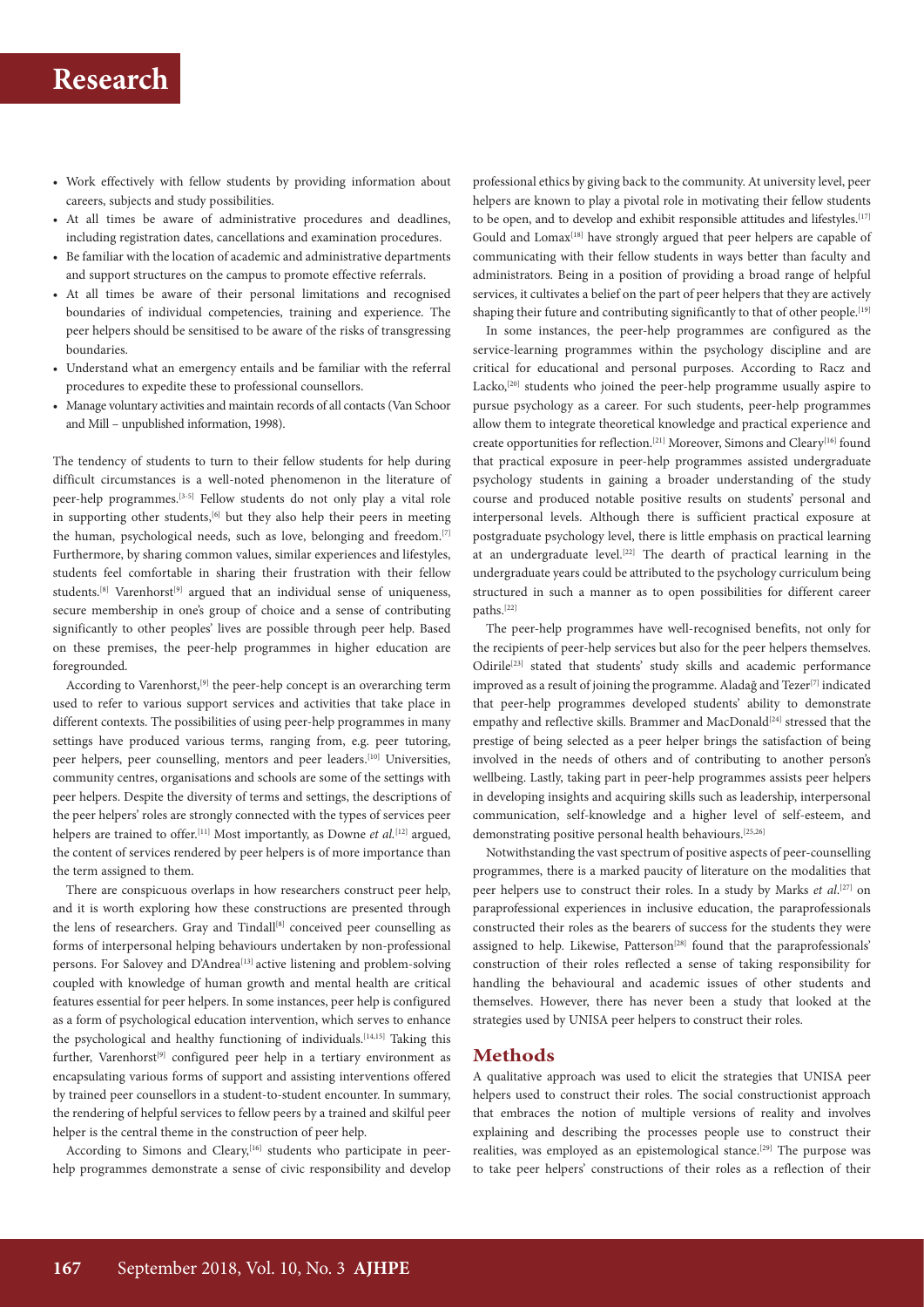## **Research**

realities. The sample consisted of 6 peer helpers who were interviewed at a time convenient to them. There were 11 peer helpers who volunteered to participate in the study. However, saturation was reached after four interviews. A further two interviews were conducted to ensure that no new information was forthcoming. All participants were undergraduate psychology students – 2 males and 4 females. A semi-structured interview schedule, which focused on 4 questions, was employed to collect data. The interviews were tape-recorded, transcribed and saved in a passwordprotected sound cloud to ensure confidentiality. After the transcriptions were completed, they were returned to participants for further verification and additional information. The data were analysed using a thematic method. The purpose was to inductively identify the patterns in the data and use codes to develop patterns into themes that encapsulated participants' constructions.[30]

Ethical clearance was issued by the Department of Psychology, UNISA.

### **Results**

The participants' constructions of their roles revealed three overarching inductive themes. The themes that emerged from the findings were organised and lodged into three broad categories: peers as distributors of information, peer-help roles as an opportunity to integrate theory and practice, and peer-help roles as a personal eye-opener. These themes are discussed individually below and are illustrated by the participants' voices.

#### **Peers as distributors of information**

The participants pointed out that the role of being a peer helper offers them the opportunity to disseminate educational information to students and the broader community. In that way, participants' constructions reveal modalities by which the distribution of information is enacted in the peerhelper role. Educational information is distributed to assist students to make informed decisions when selecting career paths, as well as when compiling a curriculum for any field of study where there are many elective modules to select from. This emerged as one of the ways in which educational information is shared. To qualify this position, one of the participants compared the role of the peer helper with that of a doctor:

'I would like to compare it to a doctor where you have people's lives in your hands. When people come in here with difficult questions regarding their careers, they are trying to find who they can talk to, where they fit in, in terms of their careers, in terms of studying, and you are that person who can actually in a way guide them.' (P4)

Constructing the peer-helper role in that way reveals the seriousness and mechanism of helping one to select a good career path. Besides, there is a sense of care and patience in how the peer helpers orientate themselves in facilitating career and decision-making processes that are done to maximise the possibilities for self-directed decision-making:

'A UNISA peer helper is more of a mentor, is more of a satellite for the community out there.' (P2)

The abovementioned extract shows the role of the peer helper as someone in service of the university student population and the broader community. Constructing the peer-helper role as a satellite implies that peer helpers are accessible and intricately connected to the needs of the current students and prospective students in communities. Furthermore, the actual interactions between peer helpers and clients – UNISA students or prospective students – are the core element of peer helping. The quote below describes a participant's feelings resulting from interactions with clients:

'It makes me feel complete and happy to hear someone appreciating what you have done, and in that way, it shows that you are playing a part at the university.' (P1)

In making sense of the peer-helper role, the abovementioned participant views the role as a means of giving back to the university, which brings satisfaction. In keeping with the theme being discussed, the participant mentioned below mapped out some of the key characteristics of what constitutes UNISA peer helpers as distributors of educational information:

'Being a peer helper is to help students in choosing careers, modules, explain the UNISA system, application, registration and what else. We help students with study skills.' (P6)

In synthesising this theme, the participants' constructions reveal the elasticity, sensitiveness and key elements underpinning UNISA peer helpers' roles and responsibilities. In so far as making a suitable career choice is concerned, the participants' constructions show the strategies peer helpers used to construct their roles as distributors of educational information and facilitators of career-decision processes.

### **The peer-helper role as an opportunity to integrate theory and practice**

The role of the peer helper is also constructed as an opportunity to acquire practical knowledge and experience in counselling. This theme is best explained by framing it against the curriculum structure of the undergraduate psychology programme. Undergraduate psychology programmes at UNISA concentrate largely on theoretical knowledge and few practical opportunities are offered. The onus therefore rests on students to seek opportunities where they can integrate theoretical and practical knowledge. The UPHVP offers psychology students opportunities for practical experience. Based on the findings, the participants strongly emphasised that within the peer-helper role there are opportunities to apply theoretical knowledge that could not be applied outside the context of the programme. In the quote below, the participants' constructions reveal how being a peer helper enabled them to apply accumulated theoretical psychology knowledge in practice:

'To put what I have been studying into action, that is why I joined the peer help programme.' (P3)

'I thought it would help to do what I am studying practically; you know its counselling, studying psychology and doing it practically.' (P6)

Furthermore, the peer-helper role is not only constructed to offer practical opportunities in counselling, but as a role that simplifies theoretical knowledge in ways that enhance understanding and application of that knowledge. It became apparent that the peer-helper role paved ways for the integration of knowledge acquisition and its application. The opportunity to work as a peer helper also assisted the participants in making informed career decisions. Such decisions were made early in their careers as a result of helping other students; this encouraged participants to consider postgraduate programmes in psychology or to contemplate changing to other study programmes. The quotes from the participants below describe how becoming peer helpers enabled them to strike a balance between knowledge acquisition and application: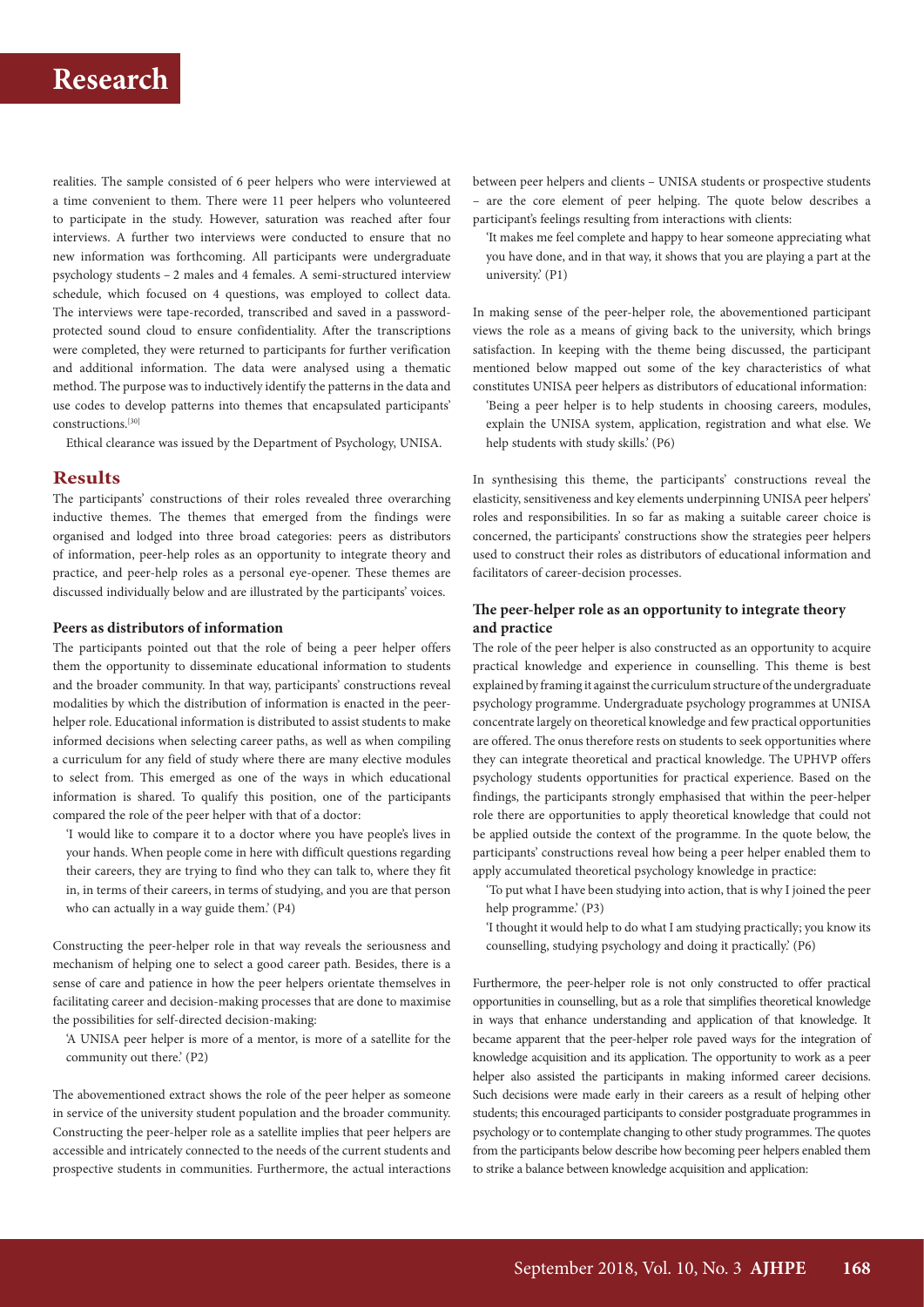'A lot of things are very abstract when you are studying, they are very abstract. So, one can make sense but one can make more sense if it was practical; so what I thought about this is that if I could get an environment whereby I could put into practice what I have learned, things would make more sense.' (P2)

'I wanted an environment where I can put theory into practice because I felt that yes I am studying psychology but I am not really combining or I am not really integrating. What I am learning in the book to actually practise it and see whether I can do it or not.' (P5)

Encapsulated in this theme are subjective constructions illustrating selfinitiated attempts to look for an environment that allows the integration of theoretical knowledge with practice. Furthermore, peer helpers' constructions show that they have mastered psychological literacy, which entails the ability to adapt and use psychological knowledge to satisfy personal, professional and societal needs.<sup>[14,31]</sup> The UPHVP is configured as the site that offered practical opportunities for participants and contributed significantly to their learning and personal development.

#### **The peer-helper role as a personal eye-opener**

Lastly, this theme is constructed as a personal eye-opener because the findings show that the participants have developed a deeper level of self-insight since joining the UPHVP. The self-insight, as shared by the participants, seems to have occurred at two levels, i.e. a personal and career level. At a personal level, the participants stressed aspects related to self-knowledge in a sense that they have symbolised certain aspects of their personalities into themselves. They were not aware of these before they were helpers. Below are some of the discoveries pointed out by the participants:

'I have figured out myself, my journey, my study journey.' (P3)

'Meeting new people with different personalities on a daily basis, I also got to discover that I am not introverted as I thought I am.' (P6)

At a career level, the findings show that the participants constructed the peer-helper role as one where they were exposed to different career paths within the field of psychology. Having such exposure enabled the participants to map out their career paths with regard to postgraduate programmes:

'One thing is that I now have a clear career knowledge; there were a lot of things that I did not know before coming to this environment. So from working here I realise that I always have a clear picture of what I wanted to be, but I now have a direction to follow in order to get there.' (P5)

'It's a great experience because it helps you to discover yourself as an individual, and also to learn more about these career fields in psychology, as you know that careers evolve now and then; however, with this programme, it exposes you to things like careers research.' (P1)

For one participant the exposure obtained from being a peer helper assisted her to decide that psychology was not her field of interest:

'When I registered for the psychology qualification, I knew that I wanted to be a psychologist. I was not aware about other career options that are offered in the psychology department. So being at the peer-helper programme has helped me to decide that psychology is not my field of interest.' (P2)

In the abovementioned quote, there is a shift away in thinking about career choices. The participant was certain that the psychology programme was her field of interest; however, after the UPHVP, she started to re-evaluate her career choice. It seems that being in the UPHVP, where she was exposed to information, helped her to decide that psychology was not her field of interest.

#### **Summary of the findings**

In constructing the peer-helper role, the participants' constructions show the wealth of professional and personal benefits for them as peer helpers. Furthermore, there are tangible and intangible benefits for UNISA students and the broader community regarding information and guidance services offered by peer helpers. However, findings pose a challenge to the university to enhance the altruistic capacity inherent in students, and to consider infusing practical components in the undergraduate psychology programmes. These two elements are discussed further below.

### **Discussion**

The participants' constructions have to a greater extent depicted the students' capacity to utilise the university resources to share valuable information with their fellow students. The students' ability to help their fellow students is not limited to UNISA, but something that is also evident in other institutions of higher education.<sup>[32]</sup> The body of literature, along with the research conducted in this study, demonstrated that peer helpers are better equipped to assist their fellow students.<sup>[18,33]</sup> In the current study, the participants state ways in which they expand their help services not only to their fellow students but also to reach prospective students in different communities. This shows the extent to which students are capable of contributing in shaping their future and that of other students.[19] The sentiments shared by the participants concur with the premises guiding the formation of the UPHVP, i.e. to expand the range of counselling services to students and the broader community (Van Schoor and Mill – unpublished information, 1998). Peer helpers have similar experiences, values and lifestyles as their fellow students,[34] which ease help-seeking behaviours and counselling relationships. One participant perceived the peer-helper role as a satellite; this indicates the extent to which peer helpers are able and open to use their skills to cultivate change in the lives of others.[35] These sentiments tap into students' inherent resources to play a fundamental role in the lives of other students.[17] Despite the peer helpers' contribution towards helping their fellow students, there is still a paucity of research on peer-help programmes at tertiary level.<sup>[7]</sup> This is alarming, as the need for research-guided, peer-help programmes is critical for stable programmes and enhanced services.

Arising from this study is the need to infuse a practical component in the undergraduate psychology degrees. The role of peer help is constructed as one that offers opportunities for the acquisition of practical experience and further learning which, according to the peer helpers, ties in well with their studies. According to Racz and Lacko,<sup>[20]</sup> joining a peer-help programme was a motivating factor for students who wanted to pursue studies in psychology. In this study, the participants actively expressed the need to integrate theoretical knowledge with practical experience. Because the undergraduate psychology programme at UNISA is theoretically saturated, the participants have been seeking an environment where the application of theoretically acquired knowledge could be implemented and tested. This opportunity for the practical implementation of knowledge